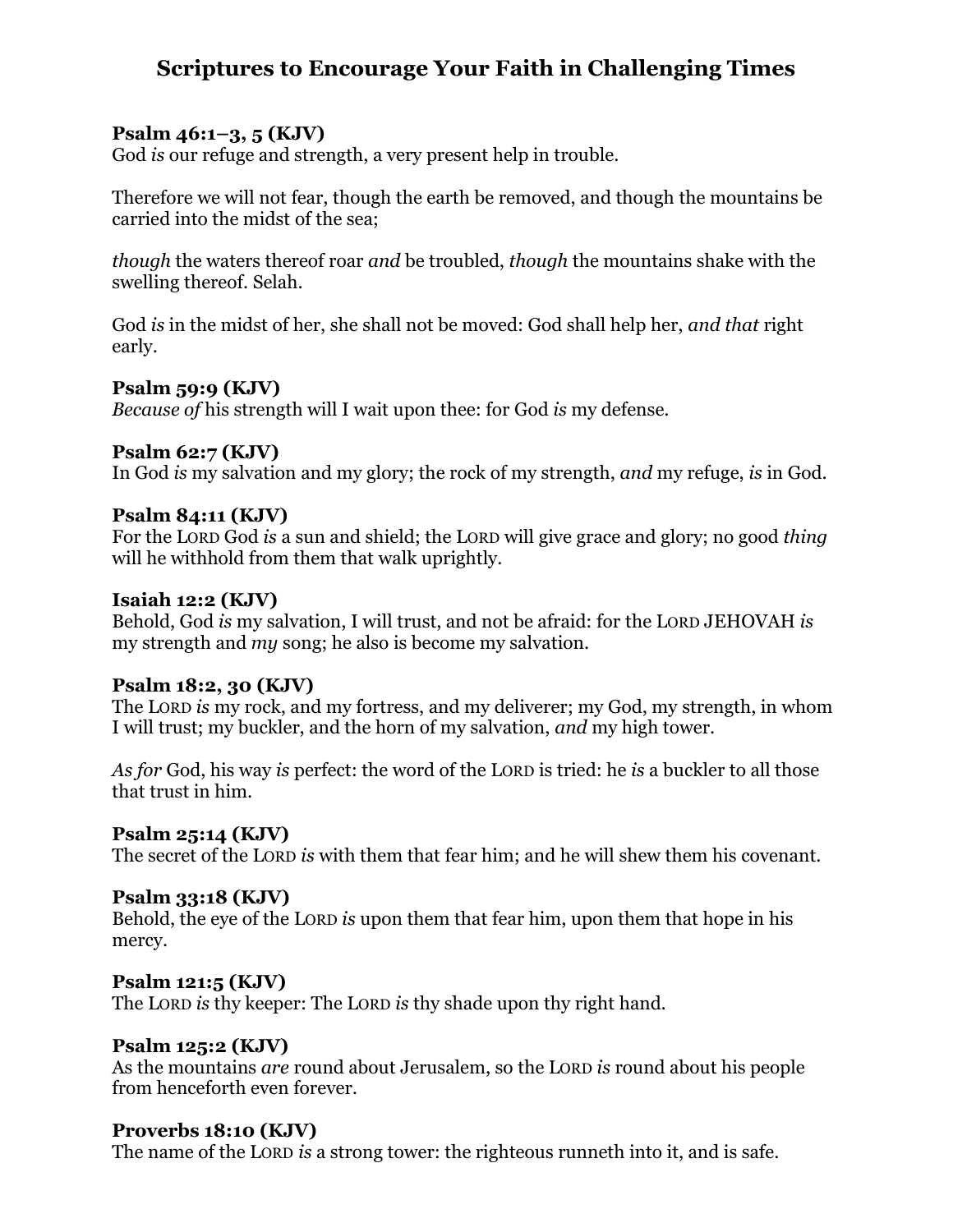### **Psalm 54:4 (KJV)**

Behold, God *is* mine helper: The LORD *is* with them that uphold my soul.

#### **Jeremiah 20:11 (KJV)**

But the LORD *is* with me as a might terrible one: therefore my persecutors shall stumble, and they shall not prevail: they shall be greatly ashamed; for they shall not prosper: *their* everlasting confusion shall never be forgotten.

#### **Lamentations 3:24–25 (KJV)**

The LORD *is* my portion, saith my soul; therefore will I hope in him.

The LORD *is* good unto them that wait for him, to the soul *that* seeketh him.

#### **Deuteronomy 31:6 (KJV)**

Be strong and of good courage, fear not, nor be afraid of them; for the LORD thy God He *it is* that doth go with thee; he will not fail thee, nor forsake thee.

#### **Deuteronomy 31:8 (ESV)**

It is the LORD who goes before you. He will be with you; he will not leave you or forsake you. Do not fear or be dismayed.

#### **Joshua 1:9 (KJV)**

Have not I commanded thee? Be strong and of good courage; be not afraid, neither be thou dismayed: for the LORD thy God *is* with thee withersoever thou goest.

#### **Deuteronomy 20:4 (KJV)**

For the LORD your God *is* he that goeth with you, to fight for you against your enemies to save you.

#### **Hebrews 13:6 (ESV)**

So we can confidently say, "The Lord is my helper; I will not fear; what can man do to me?"

#### **Deuteronomy 20:1 (KJV)**

When thou goest out to battle against thine enemies, and seest horses; and chariots, *and*  a people more than thou, be not afraid of them: for the LORD thy God *is* with thee, which brought thee up out of the land of Egypt.

#### **Isaiah 41:10–13 (KJV)**

Fear thou not; for I *am* with thee; be not dismayed; for I *am* thy God; I will strengthen thee; yea, I will help thee; yea, I will uphold thee with the right hand of my righteousness.

Behold, all they that were incensed against thee shall be ashamed and confounded: they shall be as nothing; and they that strive with thee shall perish.

Thou shalt seek them, and shalt not find them, *even* them that contended with thee: they that war against thee shall be as nothing, and as a thing of nought.

For I the LORD thy God will hold thy right hand, saying unto thee, Fear not; I will help thee.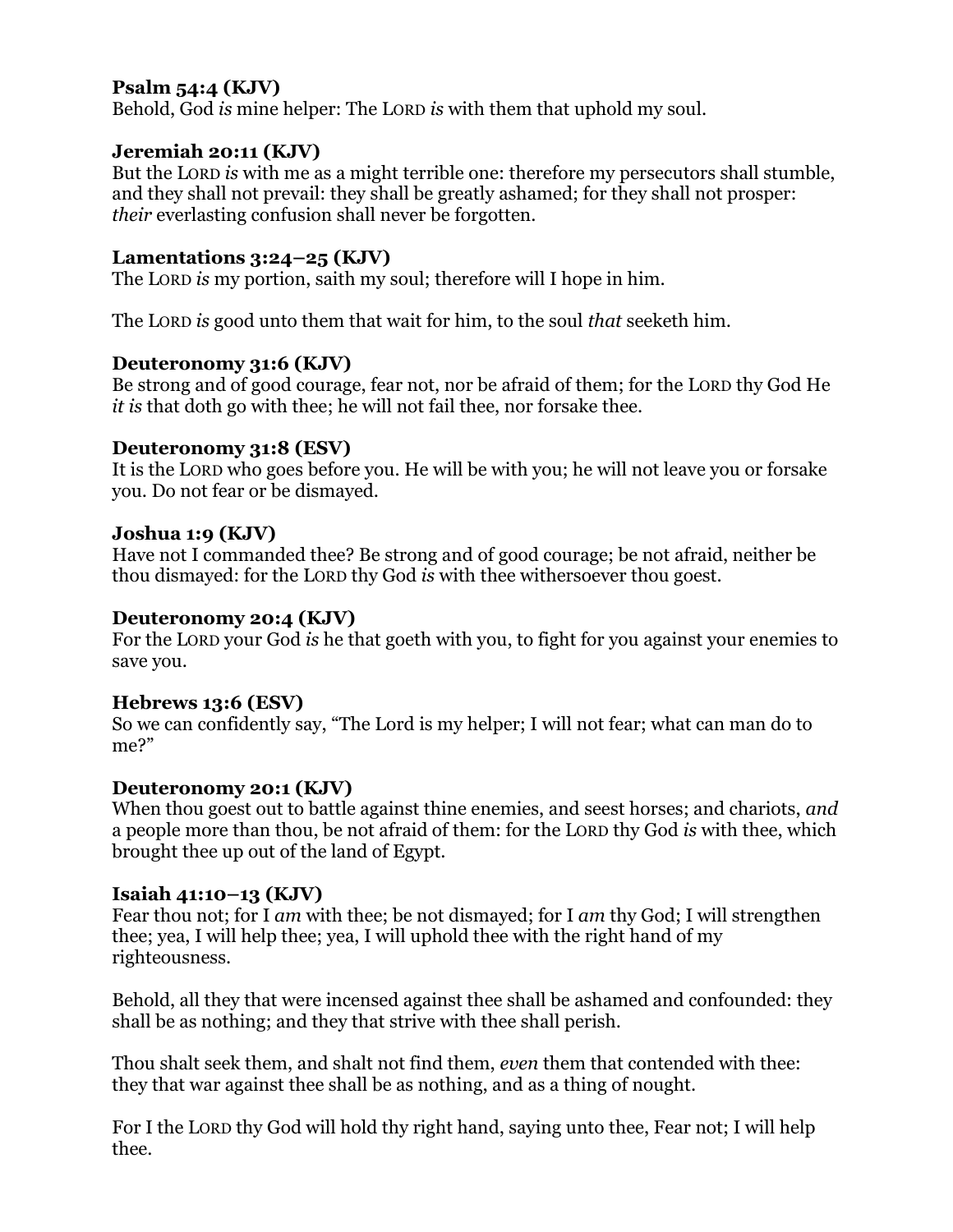### **Deuteronomy 9:3 (KJV)**

Understand therefore this day, that the LORD thy God *is* he which goeth over before thee; *as* a consuming fire he shall destroy them, and he shall bring them down before thy face: so shalt thou drive them out, and destroy them quickly, as the LORD hath said unto thee.

#### **Deuteronomy 7:21 (KJV)**

Thou salt not be affrighted at them: for the LORD thy God *is* among you, a mighty God and terrible.

#### **Isaiah 43:1–3 (KJV)**

But now thus saith the LORD that created thee, O Jacob, and he that formed thee, O Israel, Fear not: for I have redeemed thee, I have called *thee* by thy name, thou *art* mine.

When thou passest through the waters, I *will be* with thee; and through the rivers, they shall not overflow thee: when thou walkest through the fire, thou shalt not be burned, neither shall the flame kindle upon thee.

For I *am* the LORD thy God, the Holy One of Israel, thy Savior: I gave Egypt *for* thy ransom, Ethiopia and Seba for thee.

#### **Psalm 27:1–5 (KJV)**

The LORD *is* my light and my salvation; whom shall I fear? The LORD *is* the strength of my life: of whom shall I be afraid?

When the wicked, *even* mine enemies and my foes, came upon me to eat up my flesh, they stumbled and fell.

Though an host should encamp against me, my heart shall not fear: though war should rise against me, in this *will* I be confident.

One *thing* have I desired of the LORD, that will I seek after; that I may dwell in the house of the LORD all the days of my life, to behold the beauty of the LORD and to enquire in his temple.

For in the time of trouble he shall hide me in his pavilion: in the secret of his tabernacle shall he hide me; he shall set me upon a rock.

#### **Psalm 23 (KJV)**

The LORD *is* my shepherd; I shall not want.

He maketh me to lie down in green pastures: he leadeth me besides the still waters.

He restoreth my soul: he leadeth me in the paths of righteousness for his name's sake.

Yea, though I walk through the valley of the shadow of death, I will fear no evil: for thou *art* with me; thy rod and thy staff they comfort me.

Thou prepares a table before me in the presence of mine enemies: thou anointest my head with oil; mu cup runneth over.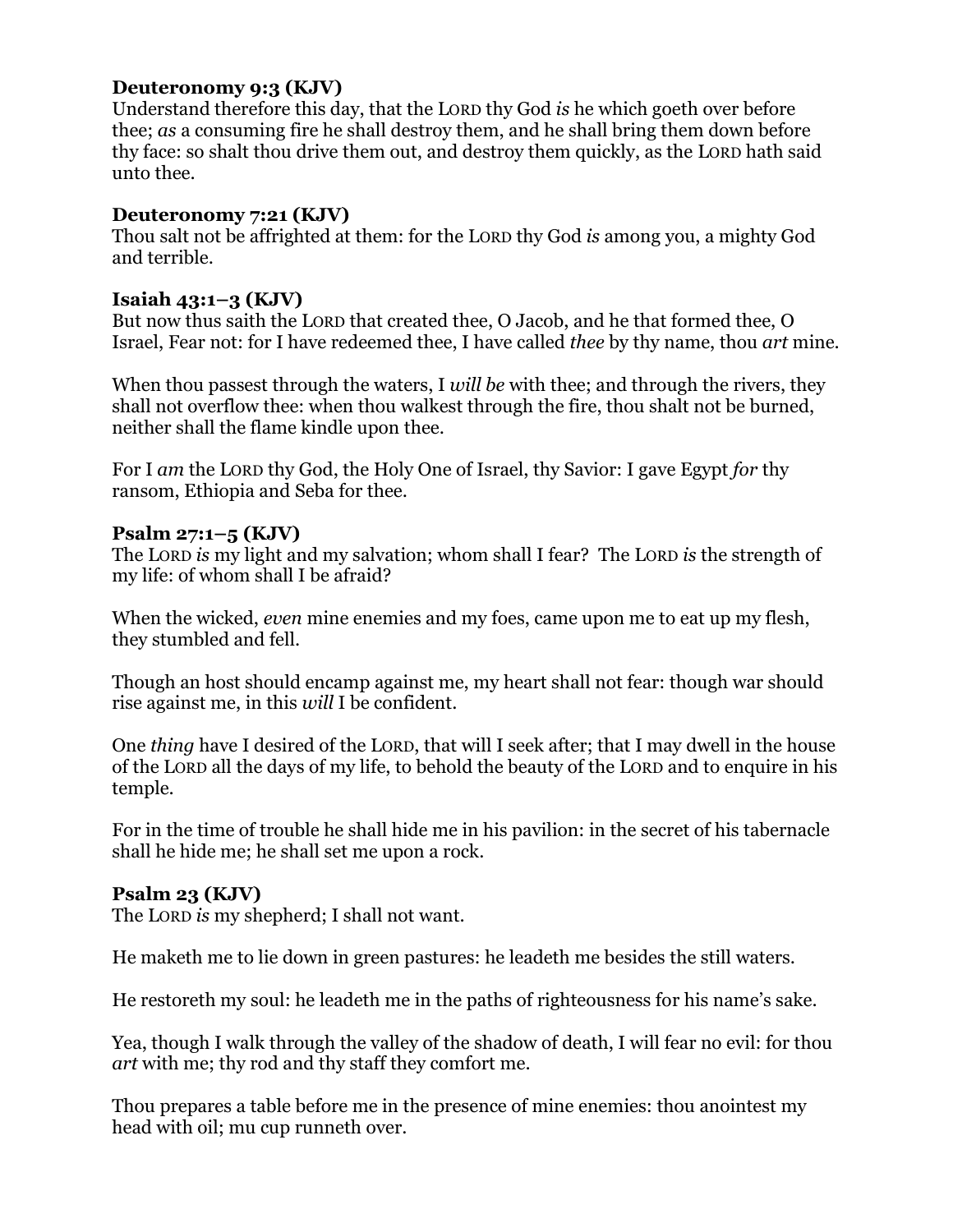Surely goodness and mercy shall follow me all the days of my life: and I will dwell in the house of the LORD forever.

### **Psalm 91 (***The Passion Translation***)**

When you sit enthroned under the shadow of Shaddai, you are hidden in the strength of God Most High.

He's the hope that holds me and the Stronghold to shelter me, the only God for me, and my great confidence.

He will rescue you from every hidden trap of the enemy and he will protect you from false accusation and any deadly curse.

His massive arms are wrapped around you, protecting you. You can run under his covering of majesty and hide. His arms of faithfulness are a shield keeping you from harm.

You will never worry about an attack of demonic forces at night nor have to fear a spirit of darkness coming against you.

Don't fear a thing! Whether by night or by day, demonic danger will not trouble you, nor will the powers of evil launched against you.

Even in a time of disaster, with thousands and thousands being killed, you will remain unscathed and unharmed.

You will be a spectator as the wicked perish in judgement, for they will be paid back for what they have done!

When we live our lives within the shadow of God Most High, our secret hiding place, we will always be shielded from harm. How then could evil prevail against us or disease infect us?

God sends angels with special orders to protect you wherever you go, defending you from all harm.

If you walk into a trap, they'll be there for you and keep you from stumbling.

You'll even walk unharmed among the fiercest powers of darkness, trampling every one of them beneath your feet!

For here is what the Lord has spoken to me: "Because you have delighted in me as my get lover, I will greatly protect you. I will set you in a high place, safe and secure before my face.

I will answer your cry for help every time you pray, and you will find and feel my presence even in your time of pressure and trouble. I will be your glorious hero and give you a feast.

You will be satisfied with a full life and with all that I do for you. For you will enjoy the fullness of my salvation."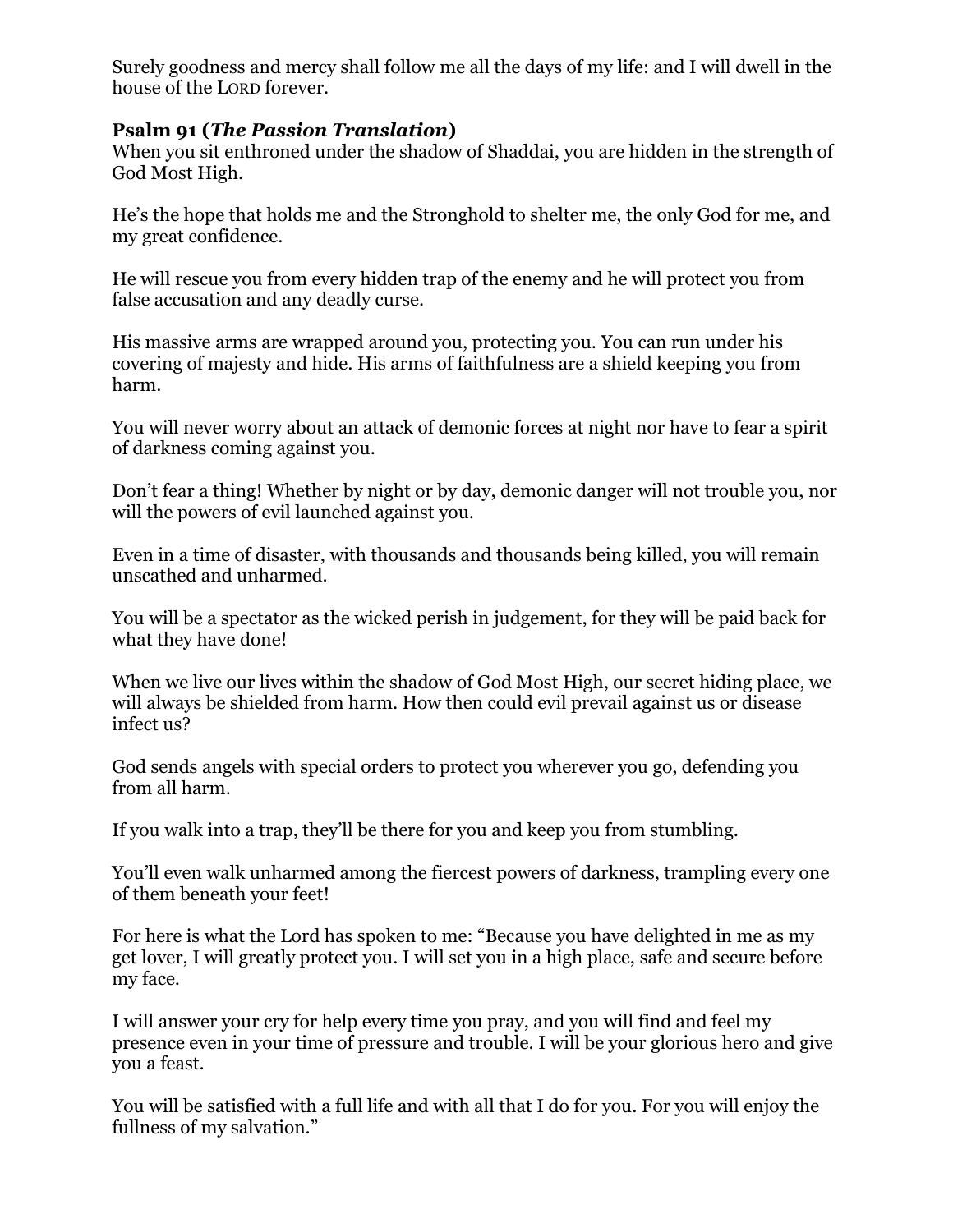### **Hebrews 4:16 (KJV)**

Let us therefore come boldly to the throne of grace, that we may obtain mercy, and find grace to help in time of need.

# **Philippians 4:6–7 (ESV)**

Do not be anxious about anything, but in everything by prayer and supplication with thanksgiving let your request be made known to God.

And the peace of God, which surpasses all understanding, will guard your hearts and your minds in Christ Jesus.

# **Philippians 4:8–9 (KJV)**

Finally, brethren, whatsoever things *are* true, whatsoever things *are* honest, whatsoever things *are* just, whatsoever things **are** pure, whatsoever things *are* lovely, whatsoever things *are* of good report, if *there be* any virtue, and if *there be* any praise, think on these things.

Those things, which ye have both learned, and received, and heard, and seen in me, do: and the God of peace shall be with you.

# **2 Timothy 1:7 (KJV)**

For God hath not given us the spirit of fear; but of power, and of love, and of a sound mind.

### **Proverbs 3:5–6 (KJV)**

Trust in the LORD with all thine heart and lean not unto thine own understanding in.

In all thy ways acknowledge him, and he shall direct thy paths.

### **1 Samuel 12:22 (KJV)**

For the LORD will not forsake his people for his great name's sale: because it hath pleased the LORD to make you his people.

### **Psalm 37:28 (KJV)**

For the LORD loveth judgement, and forsaketh not his saints; they are preserved forever: but the seed of the wicked shall be cut off.

### **Romans 8:35–39 (KJV)**

Who shall separate us from the love of Christ? *shall* tribulation, or distress, or persecution, or famine, or nakedness or peril, or sword?

As it is written, For thy sake we are killed all the day long; we are accounted as sheep for the slaughter.

Nay in all things we are more than conquerors through him that loved us.

For I am persuaded, that neither death, nor life, nor angels, nor principalities, nor powers, nor things present, nor things to come,

nor height nor depth, nor any other creature, shall be able to separate us from the love of God, which is in Christ Jesus our Lord.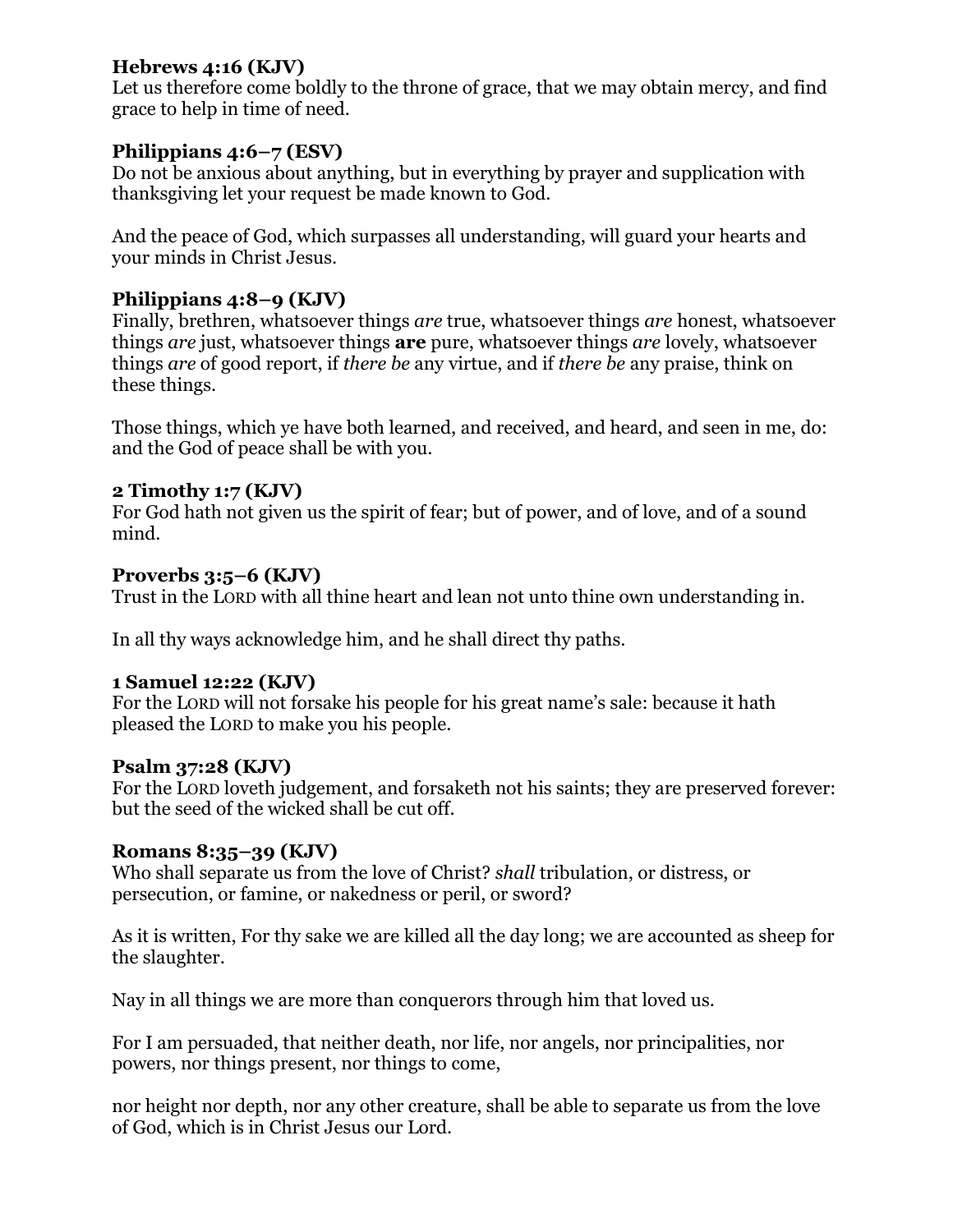### **Psalm 23 (The Passion Translation)**

The Lord is my best friend and my shepherd. I always have more than enough.

He offers a resting place for me in his luxurious love. His tracks take me to an oasis of peace, *the quiet brook of bliss*.

That's where he restores and revives my life. He opens before me pathways to God's pleasure and leads me along in his footsteps or righteousness so that I can bring honor to his name.

Lord, even when your path takes me through the valley of deepest darkness, fear will never conquer me, for you already have! You remain close to me and lead me through it all the way. Your authority is my strength and my peace. The comfort of your love takes away my fear. *I'll never be lonely, for you are near*.

You become my delicious feast even when my enemies dare to fight. You anoint me with fragrance of your Holy Spirit, you give me all I can drink of you until my heart overflows.

So why would I fear the future? For your goodness and love pursue me all the days of my life. Then afterward when my life is through, I'll return to your glorious presence to be forever with you!

### **Isaiah 43:1–4 (The Message)**

But now, GOD's Message, the God who made you in the first place, Jacob, the One who got you started, Israel:

"Don't be afraid, I've redeemed you. I've called your name. You're mine.

When you're in over your head, I'll be there with you. When you're in rough waters, you will not go down.

When you're between a rock and a hard place, it won't be a dead end—

Because I am GOD your personal God, the Holy One of Israel, your Savior.

I paid a huge price for you: all of Egypt, with rich Cush and Seba thrown in!

*That's* how much you mean to me! *That's* how much I love you!

I'd sell off the whole world to get you back, trade the creation just for you.

### **Psalm 37:1–10 (TLB)**

Never envy the wicked. Soon they fade away like grass and disappear. Trust in the Lord instead. Be kind and good to others; then you will live safely here in the land and prosper, feeding in safety.

Be delighted with the Lord. Then he will give you all your heat's desires. Commit everything you do to the Lord. Trust him to help you do it, and he will. Your innocence will be clear to everyone. He will vindicate you with the blazing light of justice shining down as from the noonday sun.

Rest in the Lord; wait patiently for him to act. Don't be envious of evil men who prosper.